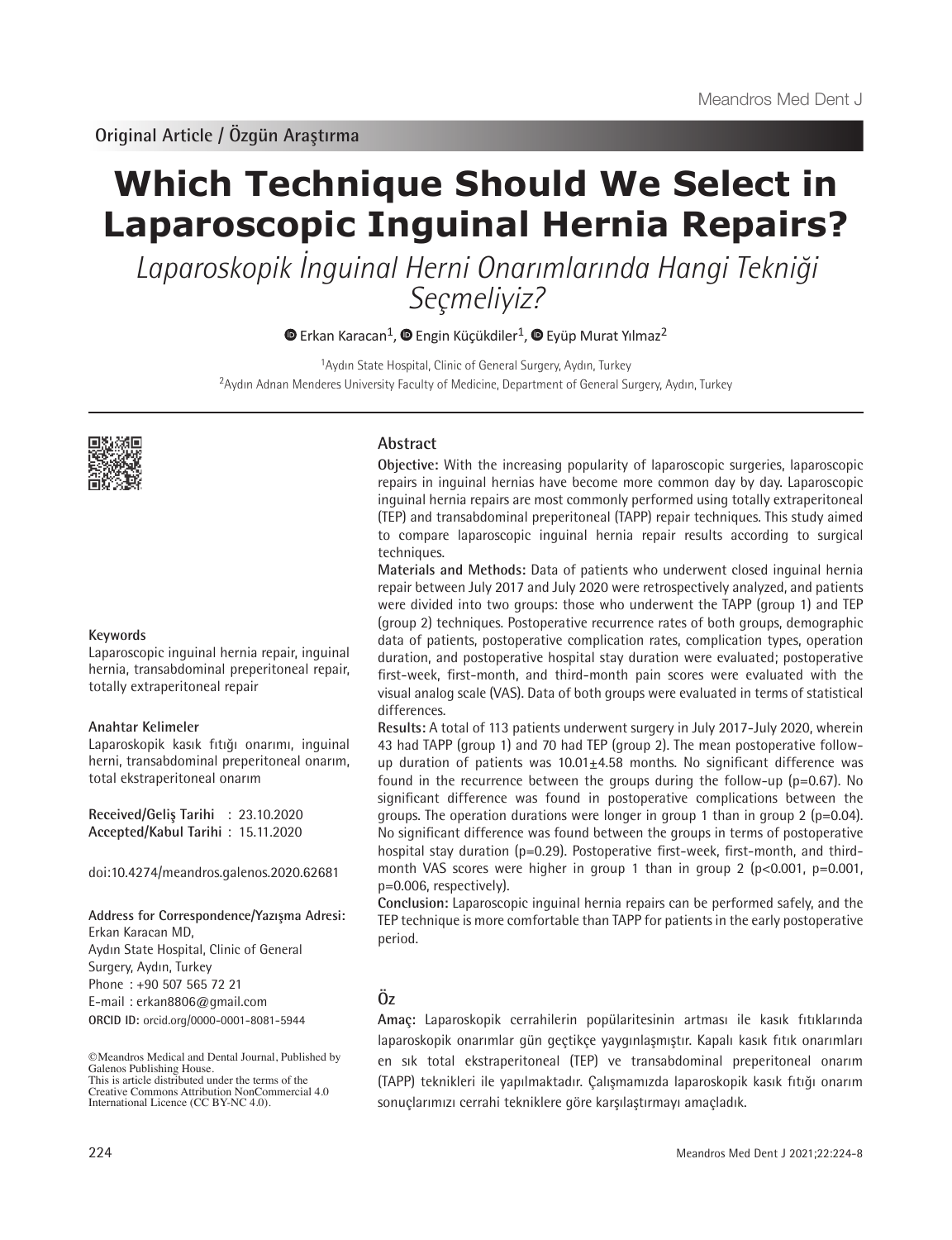**Gereç ve Yöntemler:** 2017-2020 Temmuz tarihleri arasında kapalı kasık fıtığı onarımı yapılan hastaların dosyaları retrospektif olarak incelenerek hastalar TAPP (grup 1) tekniği ve TEP (grup 2) tekniği ile opere olanlar olarak iki gruba ayrıldılar. Her iki grubun ameliyat sonrası nüks oranları, hastaların demografik verileri, postoperatif komplikasyon oranları, komplikasyon çeşitleri, ameliyat süreleri, postoperatif hastanede yatış süreleri; postoperatif 1. hafta, 1. ay ve 3. ay ağrı skorları visual analog skala (VAS) ile değerlendirildi. Her iki grubun verileri istatiksel farklılık açısından değerlendirildi.

**Bulgular:** 2017-2020 Temmuz tarihleri arasında 113 hasta ameliyat edildi. Bunlardan 43'ü TAPP onarımı (grup 1) ve 70'i TEP onarımı (grup 2) idi. Hastaların ameliyat sonrası takip süresi ortalama 10,01±4,58 ay olarak saptandı. Gruplar arasında takip boyunca nüks olarak anlamlı farklılık saptanmadı (p=0,67). Gruplar arasında postoperatif gerçekleşen komplikasyonlarda anlamlı farklılık bulunmadı (p=0,93). Ameliyat süreleri grup 1'de daha uzun olarak saptandı (p=0,04). Gruplar arası postoperatif hastanede kalış süresi açısından anlamlı farklılık saptanmadı (p=0,29). Postoperatif 1. hafta, 1. ay ve 3. ay VAS skorları grup 1'de daha yüksek saptandı (p<0,001, p=0,001, p=0,006).

**Sonuç:** Laparoskopik kasık fıtık onarımları güvenli bir şekilde yapılabilir. Hastalar için postoperatif erken dönemde TEP tekniğinin TAPP tekniğinden daha konforlu olduğunu düşünüyoruz.

# **Introduction**

Although inguinal hernias are traditionally treated with open surgical repair, traditional methods have changed towards laparoscopic inguinal hernia repairs with the development and increase in the popularity of laparoscopic surgery in the last 20 years (1). Some studies have shown that laparoscopic inguinal hernia repairs are superior to open hernia repairs in terms of postoperative pain, recovery and morbidity (2). Today, transabdominal preperitoneal (TAPP) and totally extraperitoneal (TEP) techniques are used in laparoscopic inguinal hernia repairs (3). Although the repairs of laparoscopic inguinal hernias have been specified as guidelines by the international endohernia association, today there is no consensus about the superiority of both repair techniques (4). In our study, we aimed to reveal the difference between the two techniques by comparing TAPP and TEP in terms of hernia recurrence, postoperative pain scores, duration of operation, length of postoperative hospital stay and complication rates.

#### **Materials and Methods**

In the study, files and outpatient clinic notes of patients who underwent closed inguinal hernia repair in Aydın State Hospital General Surgery Clinic between 2017-2020 July were analyzed retrospectively. Local ethics committee approval was obtained from Aydın Adnan Menderes University Non-Invasive Procedures Committee for the study (protocol no: 2020/159, date: 03.09.2020). Consent for the surgical procedure was taken from the patients. Nevertheless, due to the retrospective nature of the study, consent for the study was not taken from the patients. The patients

were classified into two groups as those who were underwent surgery by the TAPP (group 1) technique and the TEP (group 2) technique. Demographic data, hernia characteristics, and follow-up durations of the patients were examined. Postoperative recurrence rates of both groups, postoperative complication rates, types of complications, duration of operation, length of postoperative hospital stay; postoperative first week, first month and third month pain scores were evaluated with the visual analog scale (VAS). It was evaluated whether there was a statistical difference between the data of both groups.

# **Statistical Analysis**

For data evaluation, the SPPS 25 (IBM Corp. Released 2017. IBM SPSS Statistics for Windows, Version 25.0. Armonk, NY: IBM Corp.) statistical packaged program was used. The variables were stated using the mean  $\pm$  standard deviation, percentage and frequency values. Kolmogorov-Smirnov test was performed to evaluate the homogeneity of the data. In the analysis of data, Student's t-test were used for the comparison of two groups. When Student's t-test did not provide preconditions, Mann-Whitney U test was used. Categorical data were analyzed by Fisher's Exact test and chi-square test. P<0.05 was considered statistically significant.

# **Results**

Files of 113 patients who underwent closed inguinal hernia repair in 2017-2020 July were retrospectively reviewed. While TAPP repair was performed in 43 of these patients (group 1), 70 of them were performed TEP repair (group 2). The mean postoperative follow-up duration of the patients was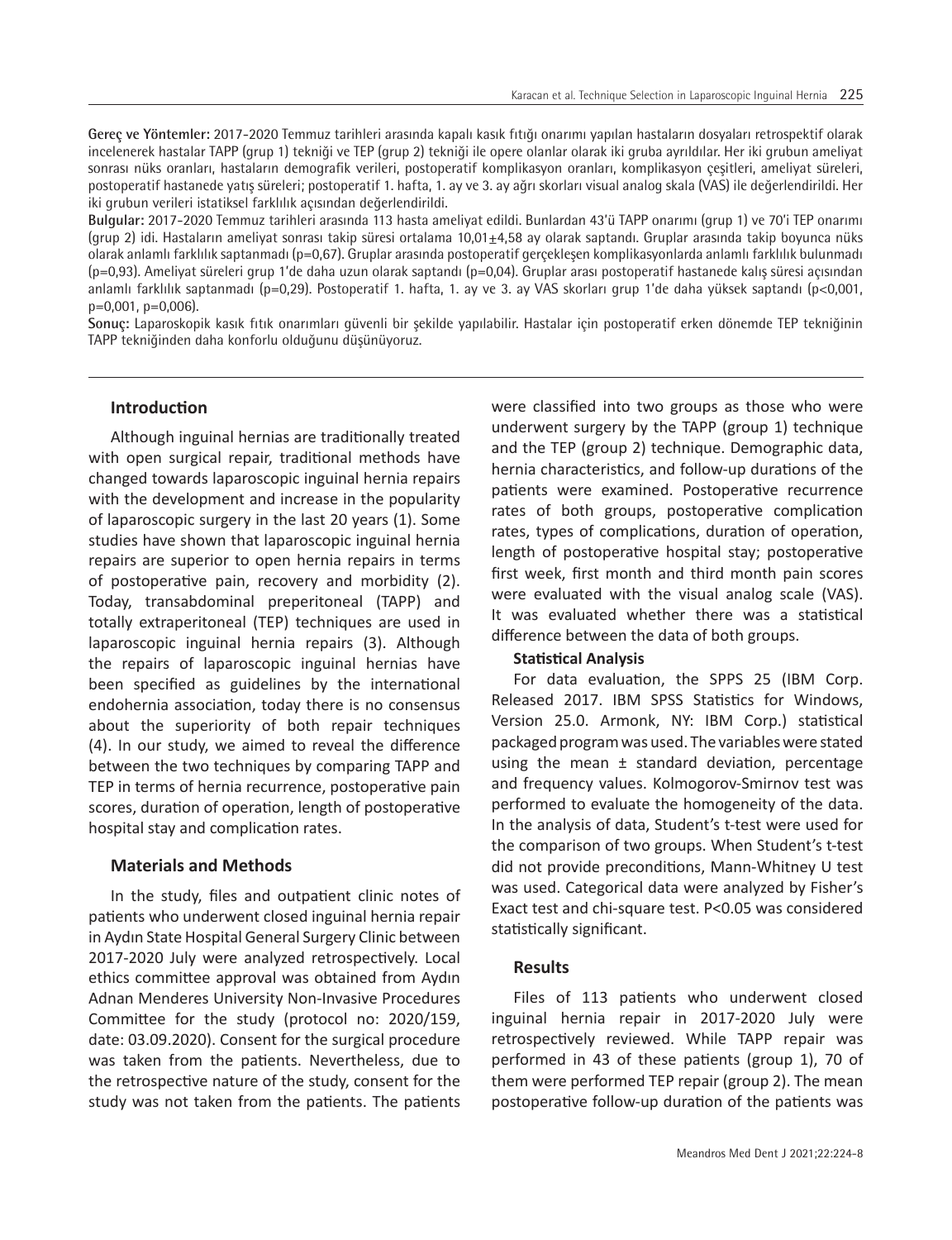found to be 10.01±4.58 months. Of the operated patients, 108 (95.6%) were male and 5 (4.4%) were female. Of the cases, 35 (31%) were direct, 74 (65.5%) were indirect, 4 (3.5%) were pantaloon hernias. Of the patients, 42 (37.2%) had right, 45 (39.8%) left, 26 (23%) had bilateral inguinal hernia. Of the hernias, 35 (31%) were direct, 74 (65.5%) were indirect, 4 (3.5%) were pantaloon hernias. The mean age of the patients was calculated as 51.55±13.81 years. Operation duration was calculated as 51.66±14.33 minutes. The mean duration of follow-up of the patients was calculated as 10.01±4.58 months. Recurrence was detected in 3 (2.65%) patients during follow-up. The demographic data of the patients are shown in Table 1.

The recurrence rate was detected as 2.3% in group 1 and 2.9% in group 2 (p=0.67). When looking at the complications, 7 (16.3%) patients in group 1 and 11 (15.7%) patients in group 2 had complications (p=0.93). As complications, seroma in 2 patients, cord edema in 4 patients, scrotal ecchymosis in 1 patient were detected in group 1; and in group 2, 3 patients had seroma, 6 patients had cord edema, and

2 patients had scrotal ecchymosis. Postoperative  $1<sup>st</sup>$ week VAS scores were calculated as 2.81±0.958 in group 1, and  $2.11 \pm 0.84$  in group 2 (p<0.001). In the postoperative 1<sup>st</sup> month, VAS scores were calculated as 0.98±1.12 in the first group and as 0.4±0.8 in the second group (p=0.001). The calculated VAS scores of the patients on the postoperative  $3<sup>rd</sup>$  month were  $0.47\pm0.85$  in the first group and  $0.13\pm0.47$  in the second group (p=0.006).

The mean operation duration was calculated as 54.9±14.73 minutes in the patients operated with the TAPP technique, and 49.6±13.8 minutes in the patients operated with the TEP technique (p=0.04). The mean length of hospital stay in patients operated with the TAPP technique was 1.19±0.39 days, and 1.11±0.32 days in patients operated with the TEP technique (p=0.29). Table 2 shows the comparison between the two groups.

# **Discussion**

With the development and widespread use of laparoscopic surgery in 1990, the first minimally

| Table 1. Demographic data of the patients                                               |                   |               |  |  |
|-----------------------------------------------------------------------------------------|-------------------|---------------|--|--|
| <b>Parameters</b>                                                                       | Group 1 (TAPP)    | Group 2 (TEP) |  |  |
| Number of patients                                                                      | 43                | 70            |  |  |
| Age                                                                                     | $52.51 \pm 13.19$ | 50.96±14.24   |  |  |
| Gender                                                                                  |                   |               |  |  |
| Male, n (%)                                                                             | 43 (100%)         | 65 (92.9%)    |  |  |
| Female, n (%)                                                                           | $0(0\%)$          | $5(7.1\%)$    |  |  |
| n: Number of patients, TAPP: Transabdominal preperitoneal, TEP: Totally extraperitoneal |                   |               |  |  |

| Table 2. Detailed comparison of both groups                                                                       |                  |                 |                              |  |  |
|-------------------------------------------------------------------------------------------------------------------|------------------|-----------------|------------------------------|--|--|
|                                                                                                                   | Group 1 (TAPP)   | Group 2 (TEP)   | $\mathbf{p}$                 |  |  |
| Recurrence, n (%)                                                                                                 | 1(2.3%)          | 2(2.9%)         | 0.67                         |  |  |
| Complication, n (%)                                                                                               | 7(16.3%)         | 11 (15.7%)      | 0.93                         |  |  |
| Seroma                                                                                                            | $\overline{2}$   | 3               | $\qquad \qquad \blacksquare$ |  |  |
| Cord edema                                                                                                        | $\overline{4}$   | 6               | $\qquad \qquad$              |  |  |
| Scrotal ecchymosis                                                                                                | 1                | 2               | $\overline{\phantom{a}}$     |  |  |
| VAS 1 <sup>st</sup> week                                                                                          | $2.81 \pm 0.958$ | $2.11 \pm 0.84$ | p<0.001                      |  |  |
| VAS $1st$ month                                                                                                   | $0.98 + 1.12$    | $0.4 \pm 0.8$   | 0.001                        |  |  |
| VAS 3 <sup>rd</sup> month                                                                                         | $0.47 \pm 0.85$  | $0.13 \pm 0.47$ | 0.006                        |  |  |
| Duration of operation (minute)                                                                                    | 54.9±14.73       | 49.6±13.8       | 0.04                         |  |  |
| Length of hospital stay (days)                                                                                    | $1.19 \pm 0.39$  | $1.11 \pm 0.32$ | 0.29                         |  |  |
| n: Number of patients, VAS: Visual analog scale, TAPP: Transabdominal preperitoneal, TEP: Totally extraperitoneal |                  |                 |                              |  |  |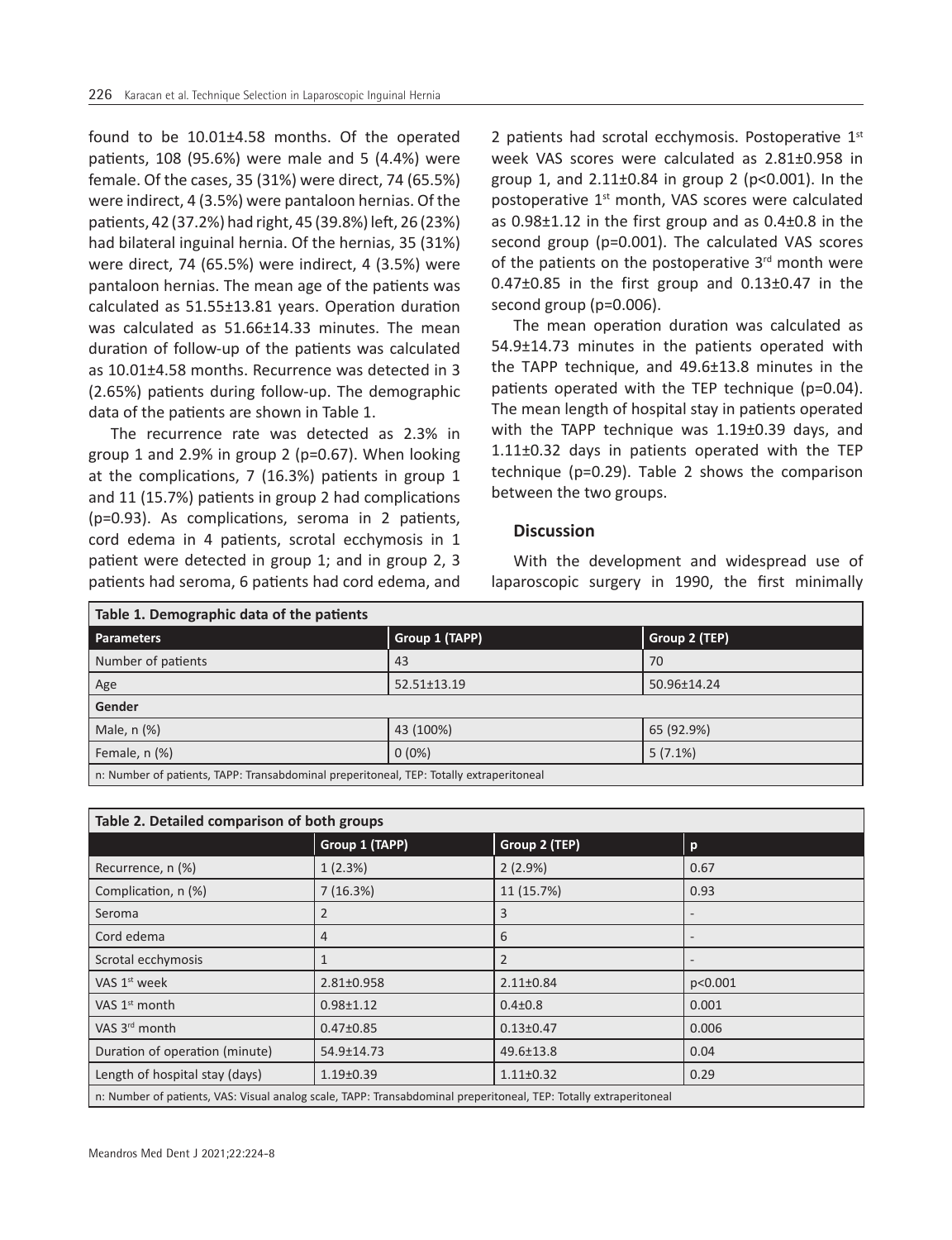invasive inguinal hernia repair was performed in 1992 (5).

Most of the patients we operated were males. Of the 5 female patients we operated with the TEP technique, 4 had an indirect hernia, and 1 had a direct hernia. There are studies stating that inguinal hernias are more common in male gender (6). The cases were mostly left-sided, with indirect inguinal hernia as a type of hernia. In the majority of the population, unilateral hernias have the highest rate of left indirect inguinal hernia (7).

In the patients we operated, recurrence was observed at a rate of 2.3% in group 1, while a recurrence rate was 2.9% in group 2, and no significant difference was observed between the two techniques in terms of recurrence. In a study conducted by Toma et al. (8) on TEP repairs in inguinal hernia, the recurrence rate has been found to be 1.3%, and it closely resembles ours. The recurrence rate has been found to be 3.1% in Erdoğan et al.'s (9) study on repair with the TAPP technique in inguinal hernias, and it was found to be 2.3% in our study. In our study, no significant difference was found between the two techniques in terms of recurrence, and no significant difference has been found in terms of recurrence in the systematic review study performed by McCormack et al. (10). There are various studies in the literature showing that there is no difference between TEP and TAPP techniques in terms of recurrence (11,12).

Different complication rates have been reported in the literature in laparoscopic inguinal hernia repairs. Since the abdomen is entered in the TAPP technique, the surgical area is wider than the TEP technique. It has the advantage of entering the abdomen; however, there is the possibility of developing complications such as trocar site hernias, solid organ injuries, and bride ileus (13,14). In the TEP technique, it is a great advantage that not to enter the abdomen, the operation does not require general anesthesia and the complications in TAPP do not develop as a result (15,16). Nawaz et al. (11) have found in their study no difference in terms of complications between TEP and TAPP techniques. In also our study, no significant difference was found between the two techniques in terms of complications.

Postoperative pain may be more common in the TAPP technique, compared to the TEP technique, due

to the greater use of tackers for fixation purposes in mesh fixation and to close the peritoneum (17). Therefore, absorbable tackers and non-tacker adhesives have been recommended for mesh fixation to reduce postoperative pain (18). We used absorbable tacker (AbsorbaTack, Covidien) in our operations. We think that opening the peritoneum and entering the abdominal cavity in the TAPP technique may be one of the factors that increase pain in the postoperative period. In our study, postoperative 1<sup>st</sup> week VAS scores were found to be significantly higher in the TAPP group. Although there was a statistically significant increase in pain scores in the postoperative  $1<sup>st</sup>$  and  $3<sup>rd</sup>$  months, we think that there was no difference in terms of pain in the long-term since VAS scores between 1 and 0 are not clinically significant.

Although the duration of the operation of the TEP and TAPP techniques may differ, in our study, the mean duration of operation for TAPP was 54.9±14.73 minutes, while duration of operation in the TAPP technique has increased to 90 minutes in Pironi. et al.'s (19) study. In our study, while the duration of operation of the patients operated with the TEP technique was observed as 49.6±13.8 minutes, Hasbahceci et al. (20) in their study on TEP, the mean duration of operation has been found to be 55±22.8 minutes. Nawaz et al. (11) in their study, the operation duration of the TEP technique has been found to be shorter than the TAPP technique. In our study, the operation duration of the TEP technique was found to be shorter than the TAPP technique. We think that this difference may occur due to the extra time spent for peritoneal closure in the TAPP technique.

Although in the study conducted by Baca et al. (21), the length of postoperative hospital stay of patients who underwent TEP surgery was shorter than patients who had surgery with the TAPP technique, no difference was observed in the length of postoperative hospital stay of the patients in our study.

# **Conclusion**

Closed inguinal hernia repair with a low complication rate can be performed safely in patients. While both laparoscopic techniques can be selected according to surgeon's experience and preference, the TEP technique can provide better comfort and shorter operation time for the patient in terms of pain